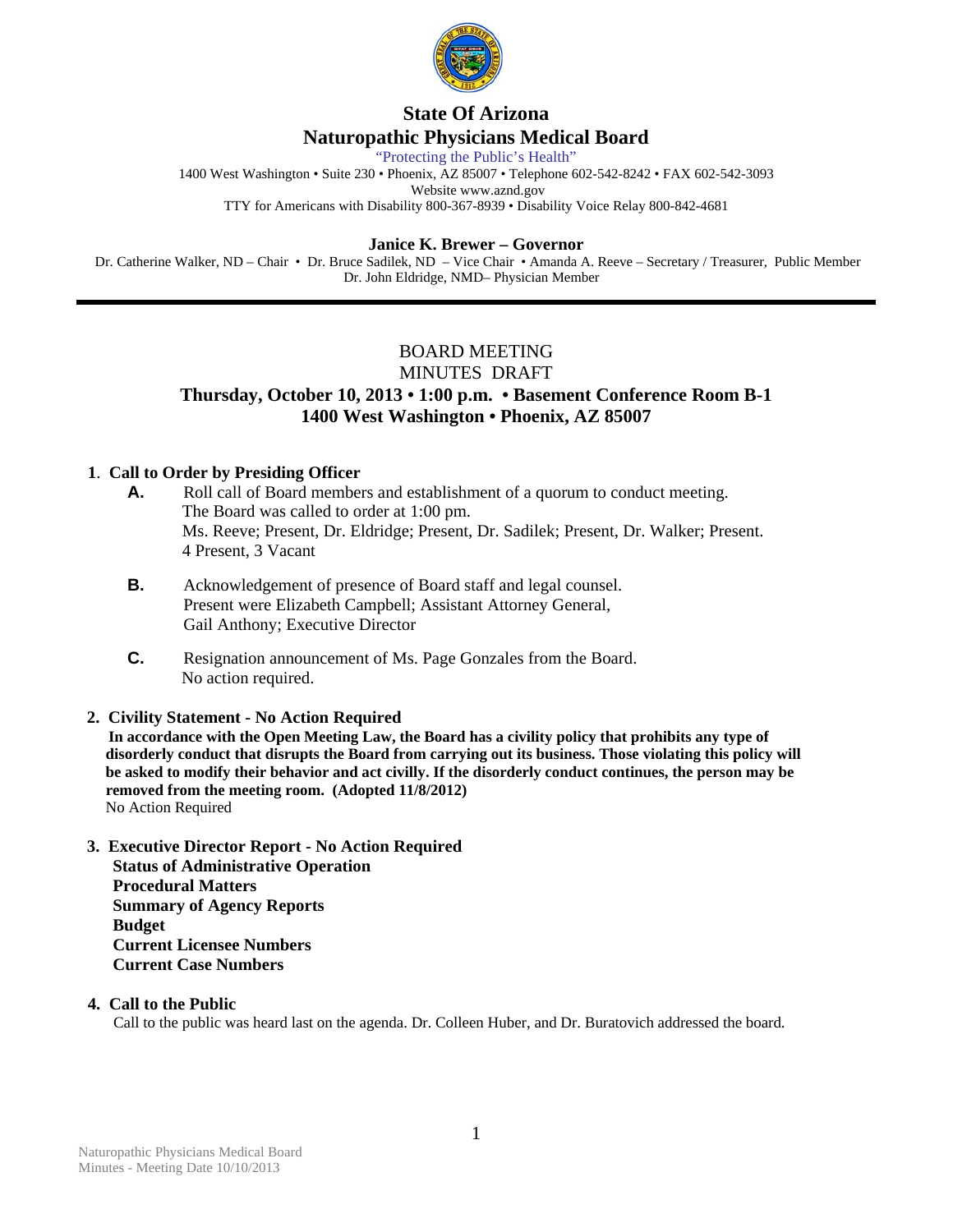### **5. Discussion, Consideration, Possible Action by Board of Consent Agenda**

- **D. Declaration of any Conflict of Interest on any Item on the Consent Agenda.** Dr. Sadilek disclosed a conflict of Interest regarding Katherine Rose, under item 5 (G).
- **E. Request for Removal of any Consent Agenda Item for independent discussion and possible action by the Board.**

Katherine Rose was removed from the agenda, and not voted on due to lack of quorum upon recusal of Dr. Sadilek. Her name has been placed on the November 14, 2013 board meeting agenda for consideration and possible vote.

- **F. Discussion, Consideration, Possible Action and by Board of Regular and Executive Session Minutes of July 11, 2013, and Minutes of Special Teleconference Meeting of July 24, 2013.** The Board voted to approve the minutes.
- **G. Discussion, Consideration, Possible Action by the Board of Medical License(s) / Examination Application.**

 Attah Prince, Ubong (temporary license issued in accordance with A.R.S. 32- 1522.01) Bain, Jaclyn Brown, Kimberly (temporary license issued in accordance with A.R.S. 32- 1522.01) Clough, Kelly Grise, Diane (temporary license issued in accordance with A.R.S. 32- 1522.01) Harris, Kimberly Ipson, Jarom Katz, Steven (temporary license issued in accordance with A.R.S. 32- 1522.01) Kooima, Jessica (temporary license issued in accordance with A.R.S. 32- 1522.01) Mkrtchyan, Anna Monterrey, Dayna Moore, Jessica Reker, Mary Sabatier, Steven (temporary license issued in accordance with A.R.S. 32- 1522.01) Shiffler, Nicole (temporary license issued in accordance with A.R.S. 32- 1522.01) Snowden, Rebecca Tabares, Amber Tecaya, Kam Virdee, Kulveen (temporary license issued in accordance with A.R.S. 32- 1522.01) Winter, Erin Wolf, Jacob (temporary license issued in accordance with A.R.S. 32- 1522.01)  **The Board voted to approve the application(s).** 

# **H. Discussion, Consideration, Possible Action by the Board of Medical License(s) / Endorsement**

- (1) Karla Alberts Vermont (temporary license issued in accordance with A.R.S. 32- 1522.01) (2) Mark Stengler - California (temporary license issued in accordance with A.R.S. 32- 1522.01) (3) Jennifer Smith - Vermont (temporary license issued in accordance with A.R.S. 32- 1522.01) (4) Bridget Fitzgibbons - Vermont (5) Casey Seenauth - Vermont **The Board voted to approve the application(s)**
- **I. Discussion, Consideration, Possible Action by the Board of Application(s) for Certificate to Dispense (initial)**  Alejandro, Angelina Audette, Kathleen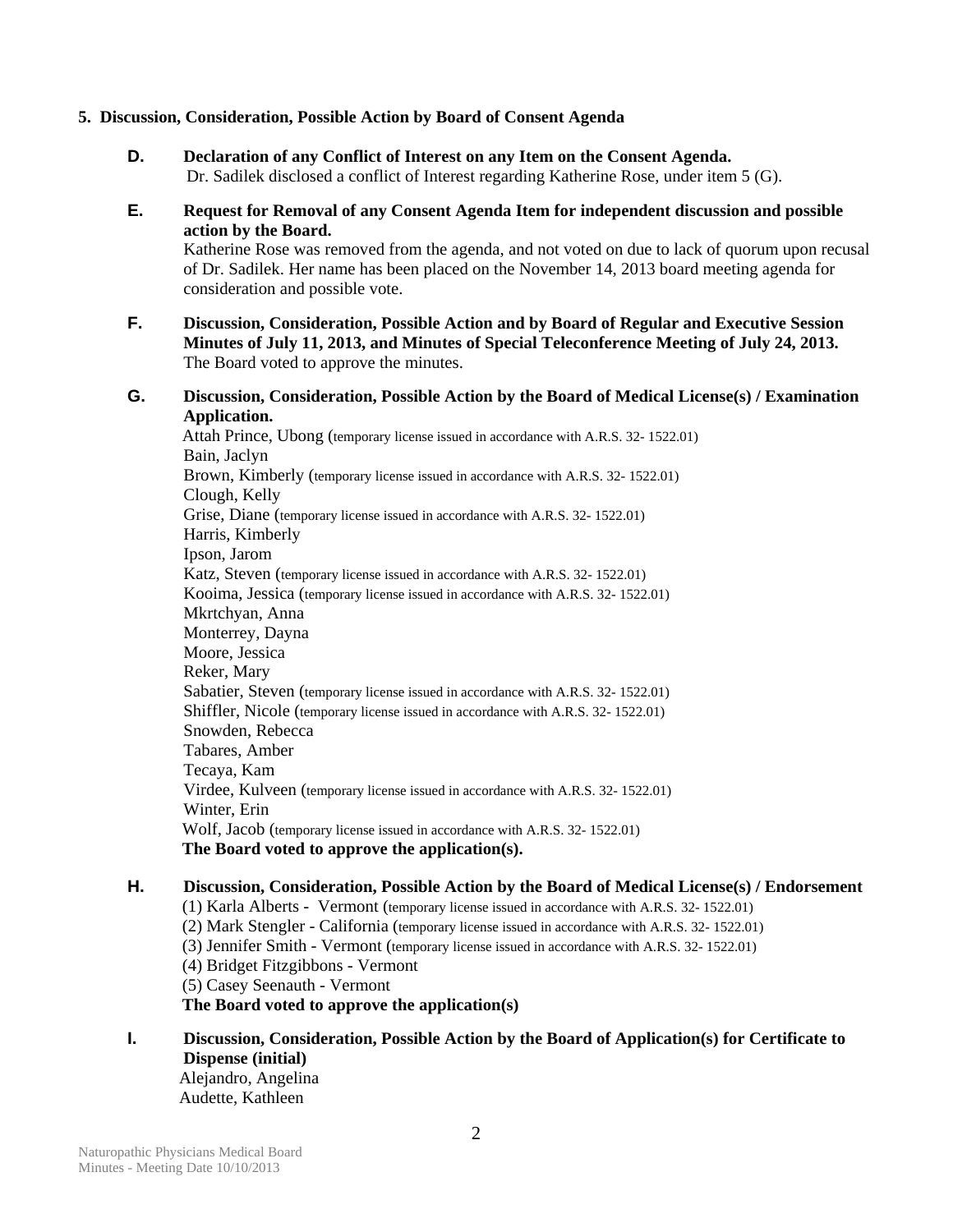Beck, Patricia Birdsall, Timothy Birdsall, Shauna Black, Wayne Blackman, Kenneth Botham, Jennifer Bryant, Roselynde Castle, Holly Curtis, Judit Dallmann, Terra D'Armata, Annette Deegan, Britt Deville, Lauren D'Huyvetter, Karen Dye, John Ehrlich, Steven Fine, Anne Marie Ford, Rebecca Helser, Carolyn Ivons, Maryann Jones, Judith Krause, Apryl Kremer, Reiner Kruzel, Thomas Lopez, Eric Malek, Mariam Martel, Laura Mayer, Ashley McHenry, Schuyler Miller, Michael Miles, George Nafe, Babak Nandyala, Lakshmi Nordin, Anna Redwine, Alison Runbeck, Craig Sager, Jeffrey Saldivar, Lutea Sherman, Leah Shiffler, Nichole Sorensen, Christine Spat, Tam Stone, Carolyn Sundermeyer, Zahara Takaki, Nanao Tallman, David A. Teranian, Nivana Thomas, Suzanne Tims, Lucas Triplett-Foss, Paula Virdee, Kulveen Visser, Timothy Werling, Gina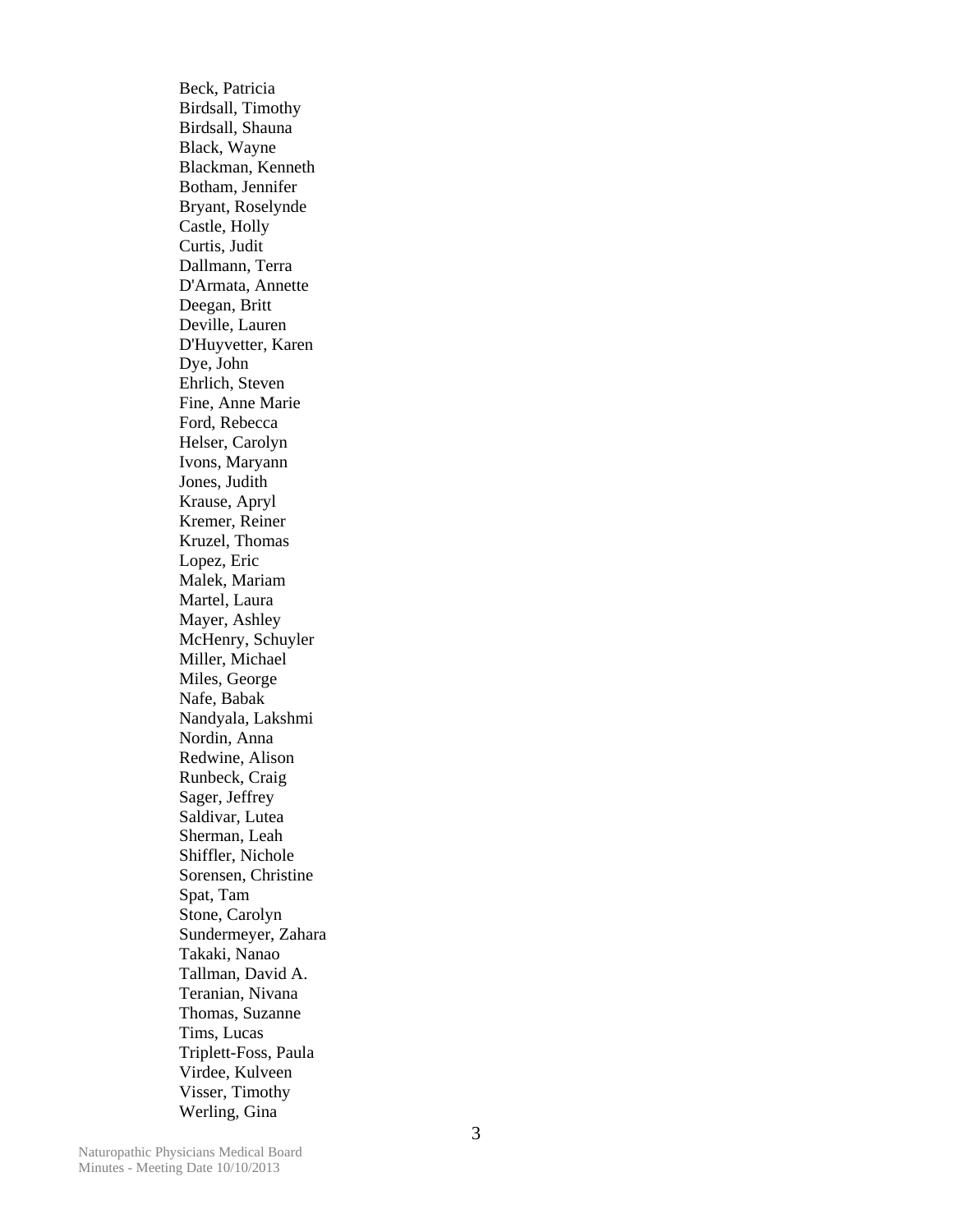Whittington, Amy Winton, Jeffrey Witman, James Wolf, Jacob Wooten, Tracy **The Board voted to approve the application(s)** 

## **J. Discussion, Consideration, Possible Action by the Board of Application(s) for Renewal of Certificate to Dispense.**  Anderson, Allen Anderson-McLaughlin, Jessica Arnold, Fred Baral, Matthew Barrantes, Teresita Baxter, Kathy Berkner, Kristin Blasi, Jennifer Borsa, Robin Boyer, Veronica Cameron, Brent Chandiramani, Ravi Chastant, Branden Chelson, Debora Cisar, Leslie Compton, Christina Coracides, Alex Cornman, Daphne Darragh, Angela de Soler, Alexander Dubasik, Valentina Dunbar, S. Ross Eaton, Lois Eihausen, Eugene Ferchoff, Ryan Fong, Terry Freeze, Karen Gallegher, Jeanette George, Julie Greenfield, Jacqueline Grey, Laurence Hamilton, Cheryl Hamilton, Tursha Hansen, Clark Harris Crossley, Meagan Hayman, Jessica Hazel, Sara Heffner, Karlee Hicks, Anne Highfield, Janice Jain, Suneil Jarrett, Steven Jensen, Jocelyn Kellum, Nicole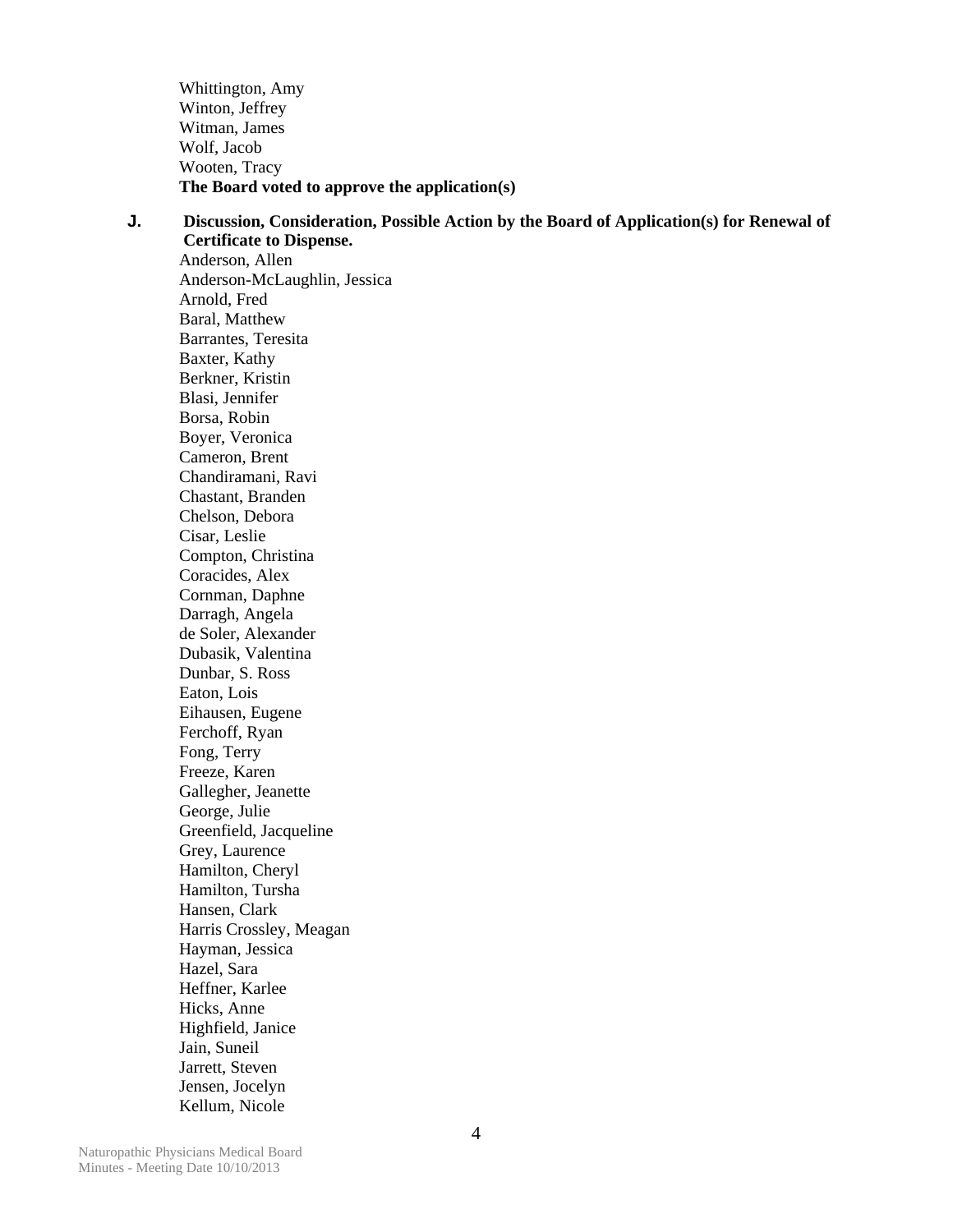Kerievsky, Adam King, Denette Kupperman, Jami Lambert, Linda Lee, Thomas Leon, Gilberto Loscher, Amy-Jane Lussier, Spice Macsay, Susanne Marcantel, Mary Martell, Casey McDaniel, Allison Messer, Stephen Miller-Sickels,, Laura Mitchell, Matthew Morrissey, Robert Murray, M. Ann Niechwiadowicz, Marie Nichols, Douglas Nickolic, Elizabeth Olic, Sandra Ozalan, Glenn Philgren, Lauren Predmore, Leslie Poulos, Jacqueline Psenka, Jonathan Revak, Carole Rodgers, Sara Santos, Carlos Sheehan, James Sina, Shaida Smith, Todd Song, Crystal Stallone, Paul Stills, Sharon Stowell, Aaron Strom, Mark Strong, Christine Sumegi, Lorraine Summers, Allison Taylor, Justin Taylor, Nicole Tenborg, Mark Thompson, Corrie Tuggle, James Van Der Veer, Karen Vesco, Teresa Victor, Erin Waldman, Renee Walters, Sam Watwood, Ann Wdowin, Heather Weeshoff, Laura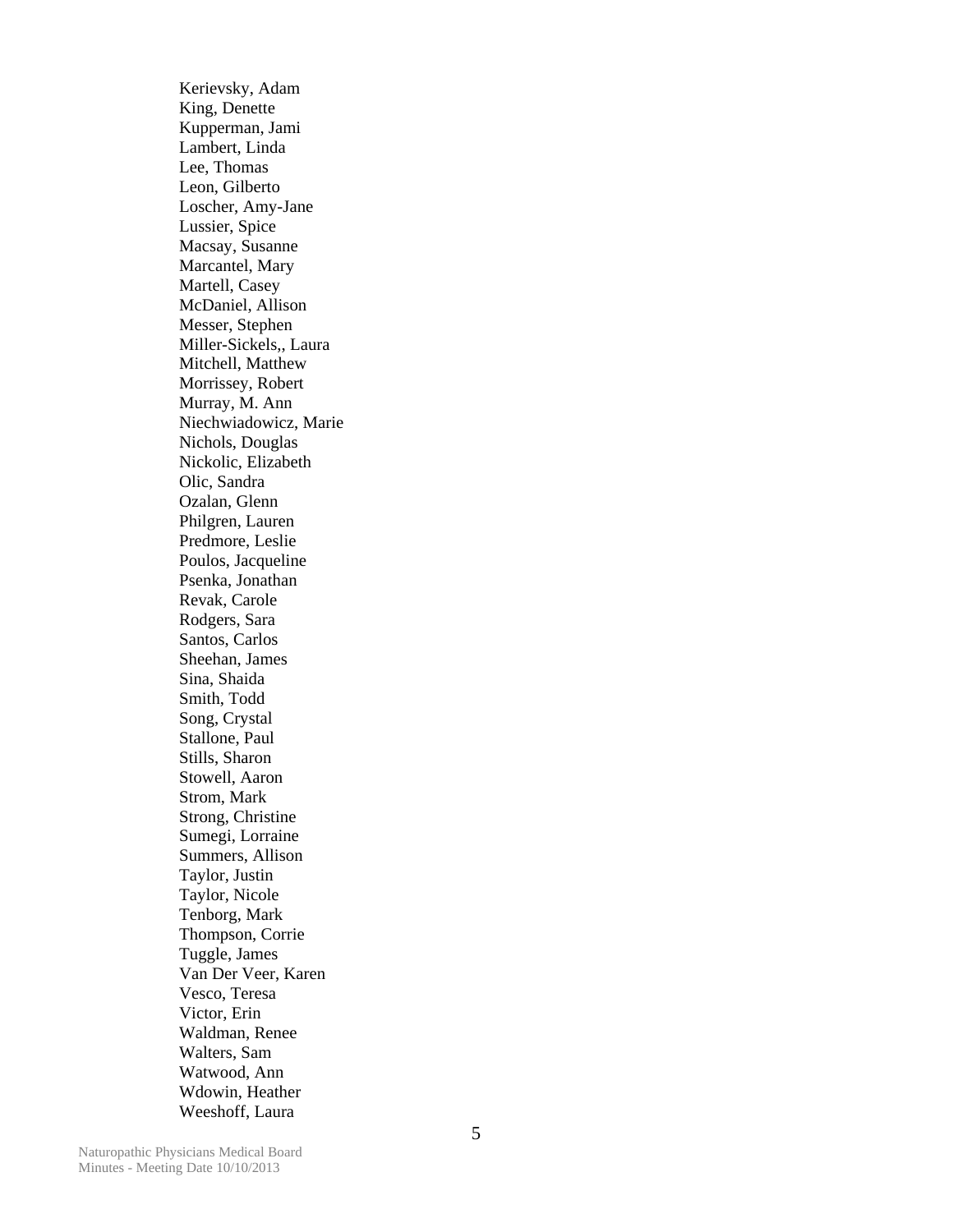Whelchel, Rebecca Williamson, Susan Winchell, Kami Yurgel, Betty Zeller, Barrie Ziol, Judith **The Board voted to approve the application(s)** 

## **K. Discussion, Consideration, Possible Action by the Board of Application(s) for Preceptorship Certificate.**

(1) Tonyelle Russell - Preceptee (2) Dr. Alan Christianson - Preceptor (3) Steven Katz- Preceptee (4) Jennifer Smith- Preceptee (5) Dr. Mark Rudderham - Preceptor (6) Darla Logan - Preceptee (7) Steven Sabatier- Preceptee (8) Steven Katz - Preceptee (9) Dr. Robin Terranella - Preceptor (10) Dr. Kyle Cronin - Preceptor (11) Dayna Monterrey - Preceptee (12) Dr. Jeffrey Todd Winton - Preceptor (13) Kam Tecaya - Preceptee (14) Dr. Juday Gianni - Preceptor (15) Dr. Robert Milisen - Preceptor (16) Shonna Christian - Preceptee (17) Amber Tabares - Preceptee (18) Darla Logan - Preceptee (19) Dr. Emmanouil Karampahtsis- Preceptor (20) Nin Farokhian - Preceptree (21) Dr. Cheryl Kubacz - Preceptor **The Board voted to approve the application(s)** 

## **L. Discussion, Consideration, Possible Action by the Board of Application(s) for Renewal of Certificate to Engage in a Clinical Training Program.**

 Abbott, Crystal Afshar, Farzam Ahaghotu, Ezenwanyi Atkins, Adriane Bedell, Ren Bernard, Hamdellia Birch, Jonathan Bojaj, Lena Brennecke, Matthew Callens, Rachel Cook, Tracey Cox, Brian Cox, Stephanie Crippen, Mirian Culver, Alyssa Duong, Amy Edwards, Kevin Ehly, Cristine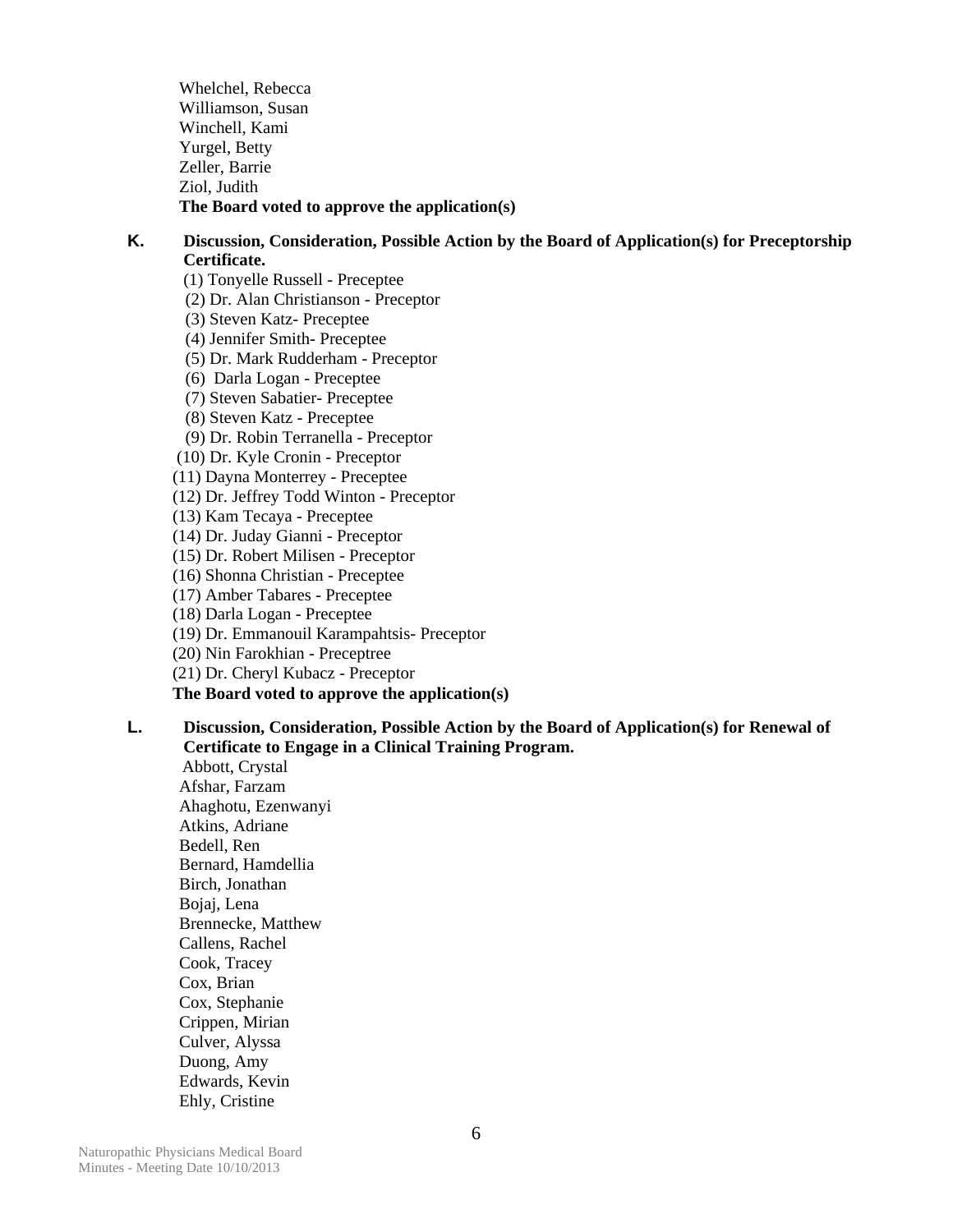Espinol, Raquel Ethelbah, Jina Feria, Lilia Fiorillo, Marcello Flood, Amani Fox, Joelle Harris, Breckin Hendershot, Stephanie Hernandez, Matthew Herrera, Nidfel Icard, Melanie Idica, Jeffrey Ip, Jelina Johnson, Beth Jones, Ana Kaur, Navjot Kearney, Elisabeth Khakham, Chil Laurance, Kathryn Layman, Katherine Lee, Jae Won Lewis, Benjamin Mackie, Christina Mayer, Alexandra Magee, Ashley Manvy, Nguyen Martin, Lindsay Masbad, Christy McConnell, Michelle Milligan, Christopher Mquqwana, Siyanda Muhammad, Asia Nakhle, Dena Nuckolls, Katheryn Nguyen, Anh Tran Mora, Carmen Otto, Madalyn Papadeas. Nathan Peffley, Elizabeth Poccia, Emily Polanco, Sara Pugazendhi, Deepa Raje, Vasundhra Renfer, Jessica Romney, Jonathan Rues, Laura Shaw, Anne Soheily, Saman Sorr, Steven Sullivan, Damien Stewart, Elaine Stewart, Paula Thoreson, Kaylee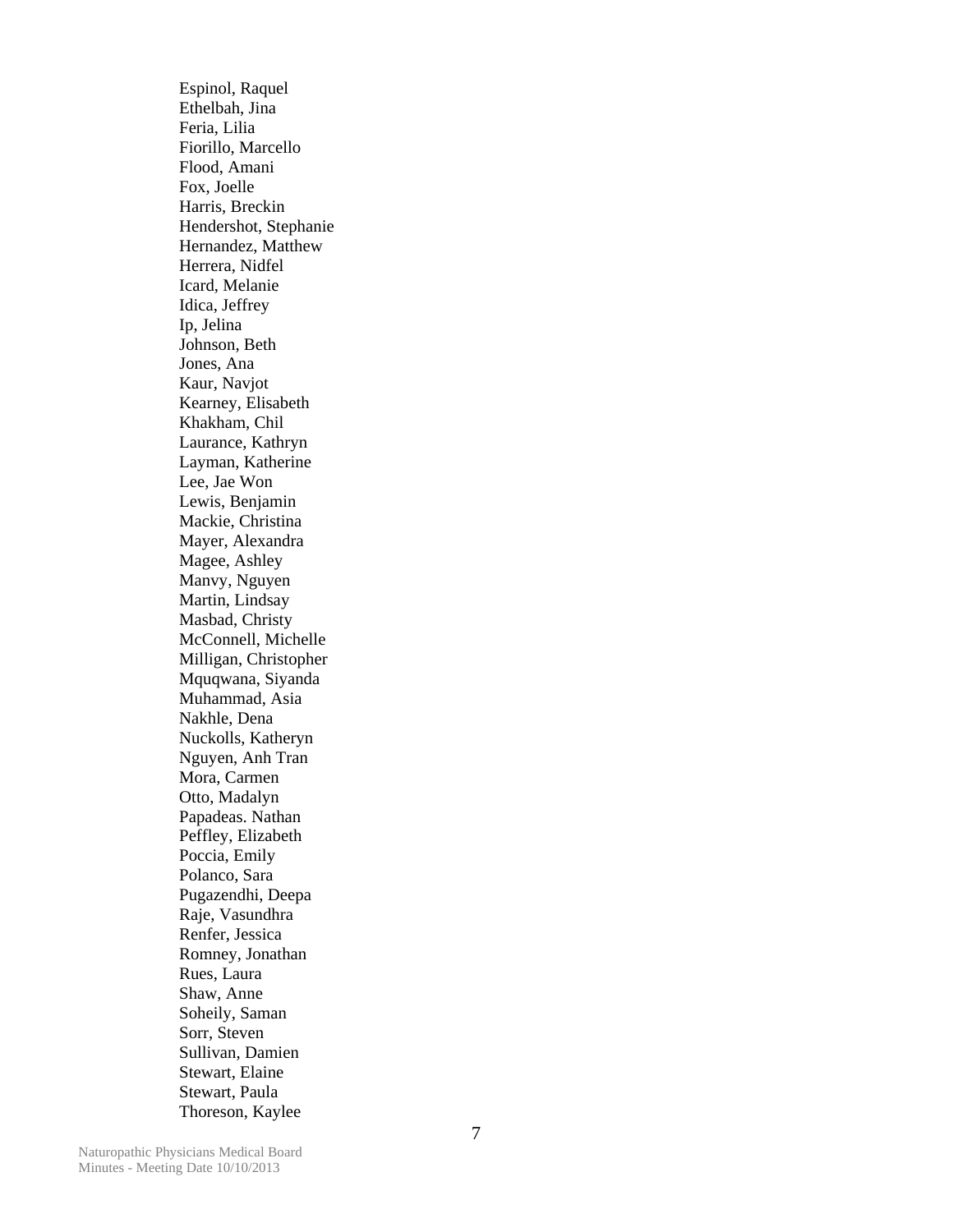Tonnu, Mimosa Triscuit, Chad Ukaegbu, Oluchi Vandriel, Evan Verusi, Danielle Waite, Amy Wallace, Kevin Walsh, Bridget Williamson, Phillip **The Board voted to approved the application(s)** 

**M. Discussion, Consideration, Possible Action by the Board of Application(s) for Certificate to Engage in a Clinical Training Program** 

 Abed, Wafa Amen-Sebek, Nemmsaiu Annello, Alyssa Asili, Crystal Bailey, Staphanie Balduzzi, Anthony Banker, Rosanna Barraza, Michelle Becker, Kelsy Briante, Carla Britton, Mallory Cummins, Emily Davis, Lynette Despotides, Bianca Dickerson, Wendy Dragg, Darlyn Dutton, Jordan Endahl, Ann-Charlotte Erath, Laurel Anne Fuller, Ashley Gaston, Clark Griffith, Brandi Hayden, John Homkovics, Shannon Huston, Stephanie Jaklian, Serop Janjua, Kiran Johnson, Veda Jonas, Mary Dawn Keddie, Kalli Krick, Kira Krueger, Dylan Kuchenbecker, Christine Lad, Pranav Lisiecki, Michele Liu, Liy Markham, Jennifer Maxwell, Erin Maycher, Megan McClorey, Christopher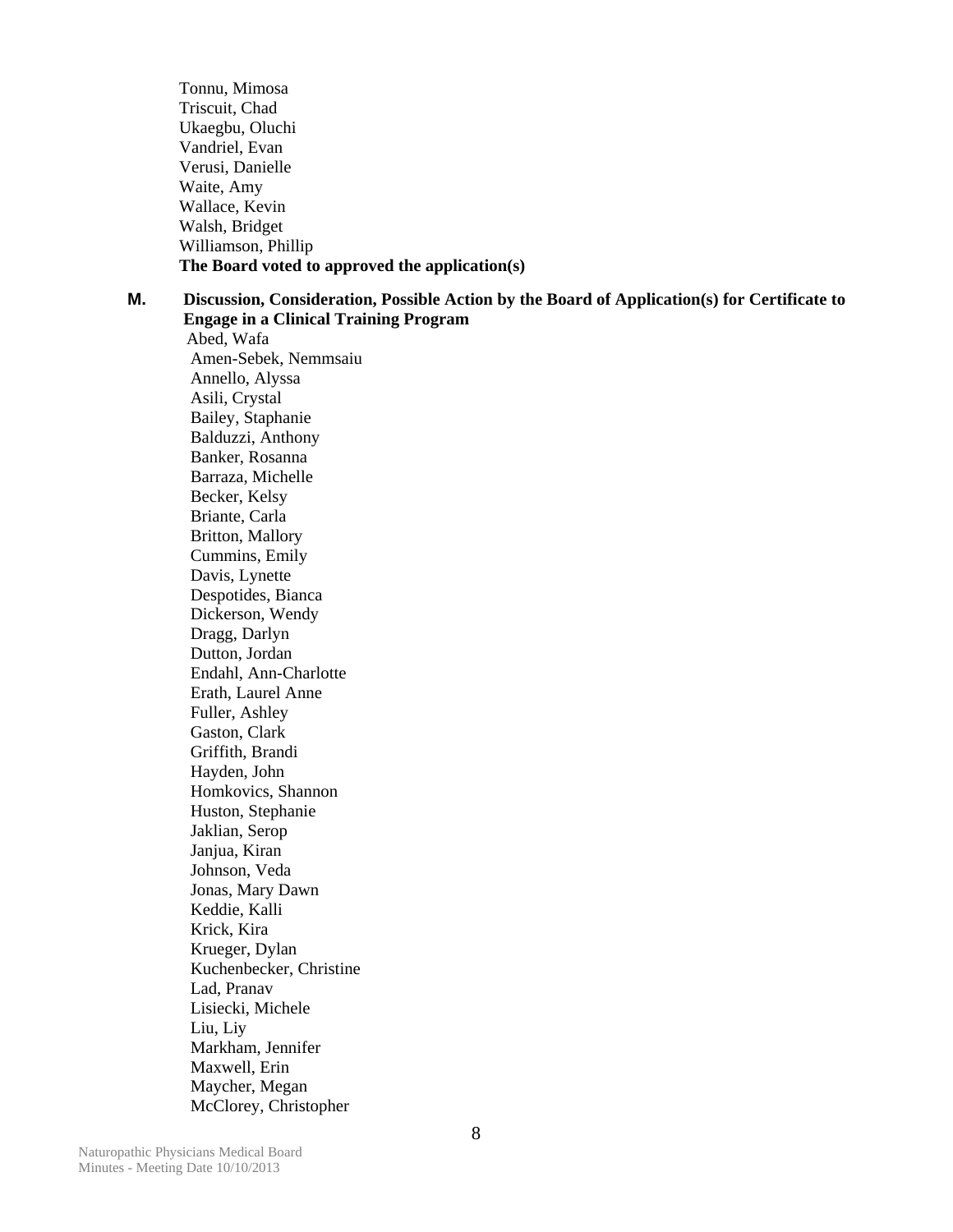Mitchell, Sasha Mittman, Arie Molina, Jose Mowey, Travis Munoz, Victoria Nickel, Beck Pagano, Taylor Pannu, Neelamjeet Parent, Diana Pendelton, Ashley Poteet, Zachary Powell, Arthur Rastogi, Molly Richards, Calvin Robins, Jade Rodriguez, Carolina Romero, Kelly Salisbury, Lauren Salzwedel, Kristen Savage, Annie Schaefer, Cosima Shulman, Kathryn Singh, Sahib Smithers, Jilliam Soto, Christy Sowards, Dustin Srour, Shady St. Rose, II, John Sumberg, Kayla Thompson, Rebekah Tifre, Latossha To, Linda Valero, Bernardo Weber, Andrea Whitten, Aaron Williams, Allison Woodward, Brittany Youngblood, Kelly Dugan, angela Goff, Vince **The Board voted to approve the application(s)** 

**Consent Agenda Vote: Dr. Sadilek moved to approve the consent agenda, items 5 G - M. Seconded by Ms. Reeve. Motion carried. 4 Ayes, 3 Vacant**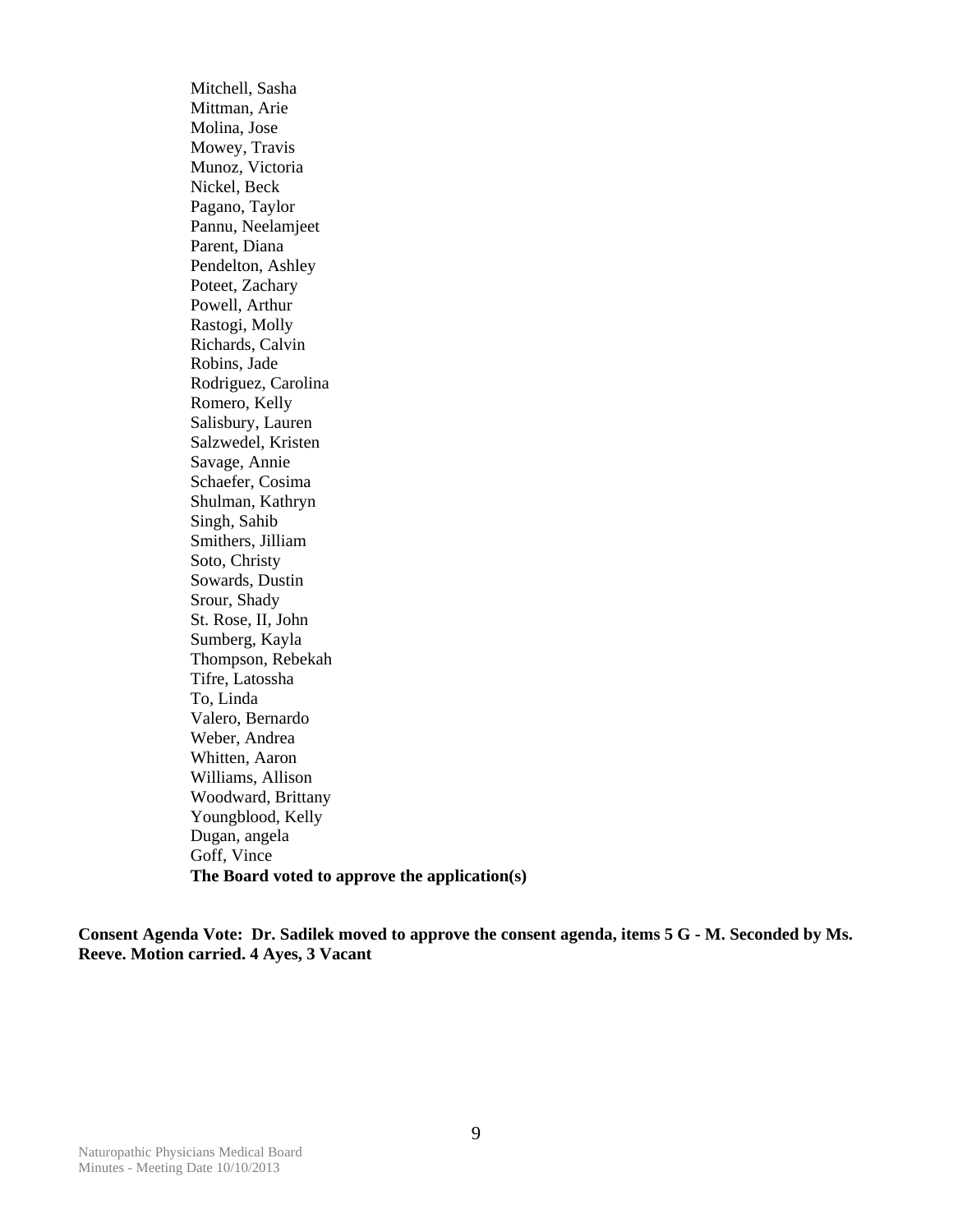#### **6. Regulatory Matters**

**N. Discussion, Consideration, Possible Action by the Board of Investigations and Complaints.**  (The Board may go into executive session on any of the following items under A.R.S. §38-431.03(A)(2) for discussion of any information made confidential by law.)

(1) Dr. Ramon Esquerdo, Case No. 13-011 - Investigative Interview.

 Dr. Walker moved to go into Executive Session for legal advice. Seconded by Dr. Sadilek. The Board resumed regular session at 1:26 pm

 Dr. Esquerdo was present, along with Counsel; Mr. David Williams. Mr. Williams and Dr. Esquerdo made statements and answered questions. Complainant H.W. was present, made statements and answered questions. After discussion and consideration by the Board, Ms. Reeve moved to move the matter to Formal Hearing. Seconded by Dr. Sadilek. Motion carried 4 Ayes, 3 Vacant.

(2) Dr. Kenneth Mitchell, Case No. 13-006- Investigative Interview.

 Dr. Mitchell was present, made statements and answered questions. After discussion and consideration by the Board, Dr. Sadilek moved to dismiss the case. Seconded by Dr. Eldridge. Motion carried 4 Ayes, 3 Vacant.

(3) Dr. Yashpal Jayne, Case No. 13-014 - Investigative Interview - Proposed Interim ConsentAgreement for Suspension Pending Resolution of Board Case and Investigative Interview.

 Dr. Jayne was not present. After discussion and consideration by the Board, Dr. Walker moved to approve the Interim Suspension for licensure surrender, pending outcome of the Board case. Seconded by Ms. Reeve. Motion carried, 4 Ayes, 3 Vacant.

 Ms. Reeve moved to move the matter to Formal Hearing. Seconded by Dr. Walker. Motion carried 4 Ayes, 3 Vacant.

(4) Dr. Forrest Beck, Case No. 13-003 - Investigative Interview.

 Dr. Beck was not present. After discussion and consideration by the Board, Dr. Sadilek moved to move the matter to Formal Hearing. Seconded by Ms. Reeve. Motion carried 4 Ayes, 3 Vacant.

### **O. Discussion, Consideration, Possible Action by the Board Regarding Renewal Applications.**  (1) Dr. Yvonne Skinner, Renewal of Certificate to Dispense without Prejudice to any Ongoing Investigation.

 After discussion and consideration by the Board, Dr. Sadilek moved to approve the renewal of the certificate without prejudice to any ongoing investigation. Seconded by Dr. Eldridge. Motion carried 4 ayes, 3 Vacant.

- (2) Dr. Robert Gear, Renewal of Certificate to Dispense without Prejudice to any Ongoing Investigation.
- (3) Dr. Robert Gear, Renewal of Certificate to Conduct Preceptorship Training without Prejudice to any Ongoing Investigation.

 After discussion and consideration by the Board, Dr. Eldridge moved to approve the renewal of the certificate(s) without prejudice to any ongoing investigation. Seconded by Dr. Sadilek. Motion carried 4 Ayes, 3 Vacant.